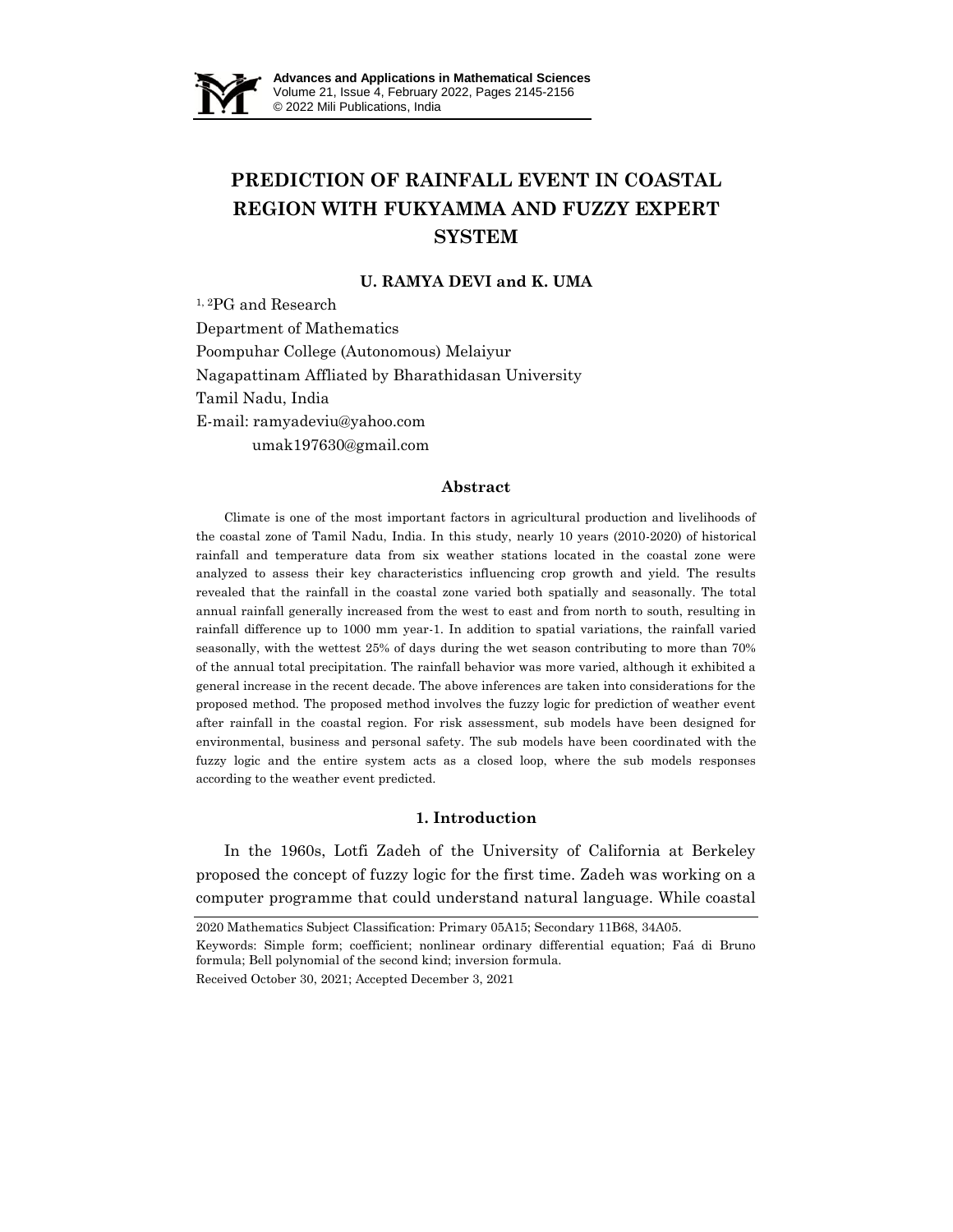Tamil Nadu receives about 60% of its annual rainfall, interior Tamil Nadu receives about 40-50% of annual rainfall during NEM season. During NEM season, Tamil Nadu generally receives rainfall due to the formation of trough of low, cyclonic circulation, easterly waves, low pressure area, depression and cyclonic storm over Bay of Bengal. (Balachendran et al. 2006). The special issue on agriculture in the coastal zone of Tamil Nadu, India is the major criteria of the work. Tirunelveli, Ramanathapuram, Thanjavur, Kanyakumari, and Tuticorin are some of the coastal regions have been taken and focuses on soil, water, and crop management in order to enhance agricultural output. One of the main goals of the paper is to come up with techniques for predicting weather events after rainfall for the purpose of crop protection and production. Too much rain around sowing might cause water logging and seedling failure; on the other hand, mild rain at sowing or other times throughout the dry season is helpful for crop growth and yield realization. The data collecting for coastal regions begins in 2010 and continues through 2020. With an elevation of 47 meters, Tirunelveli is located between 780 7" 30"" E – 770 35" 30"" E longitude and 8o 27"30"" *S* - 8 0 2" 30"" *S* latitude (Ramarajan et al.) With a height of 2 meters, Ramanathapuram is located at 9.3639° N longitude and 78.8395° E latitude. With an elevation of 88 meters, Thanjavur is located at 10.7870° N longitude and 79.1378° E latitude. Kanyakumari is located at 8.0883° N longitude and 77.5385° latitude, at a height of 30 meters. With an elevation of 4 meters, Tuticorin is located at 8.9063° N longitude and 78.1348° E latitude. The climate of Thanjavur can be termed as a fairly healthy one like other coastal areas. November to February is the pleasant months in a year with climate full of warm days and cool nights. From March onwards, the climate rather becomes sultry and the mercury shoot-up and reaches its peak by the end of May and June depending upon the onset of summer rain (Priya et al. 2018). Rainfall in Kanyakumari is due to the influence of both southwest and northwest monsoons. More amount of rainfall is coming from southwest monsoon. Annual rainfall over the district varies from 826 to 1456 mm. South-eastern part of Kanyakumari receives low rainfall (Raj et al.). The various theoretical experiments detailed elsewhere on this subject are susceptible to the vagaries of the weather, but they may not provide a representative picture of crop development and yield expectations. The goal of this research is to better understand temperature and rainfall changes and increase the value of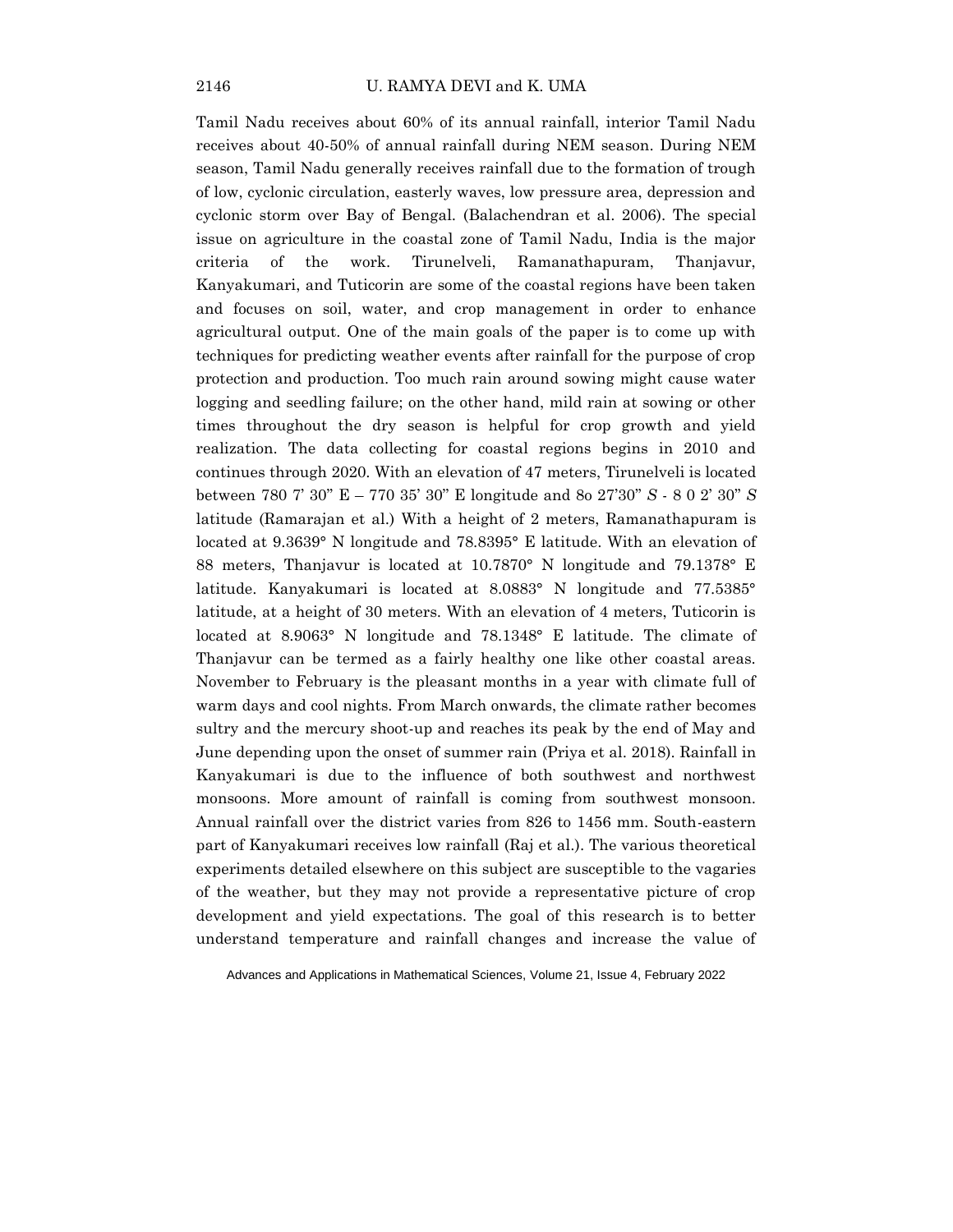experimental trials by determining if recent weather patterns in the coastal region may promote or inhibit crop development and production. A clear understanding of weather data would improve farmers in not just updating the crop calendar, but also in boosting crop yields, reducing crop failures, and preparing for irregular weather patterns and natural catastrophes brought on by global warming and climate change. The considerable unpredictability of rainfall, along with variances in the times and locations investigated, may explain the variations in the reported rainfall patterns. Whereas the studies mentioned above provide a reasonable picture of climate trends across Tamil Nadu, India as a whole, and to some extent the coastal region in particular, they largely ignore some of the climate characteristics that are critical for increasing cropping intensity in the coastal zone.

### **2. Data**

Current weather reports of Tamil Nadu, India have been used for a period of 10 years (2010-2020). In the present study, Rainfall, temperature, wind speed, wind direction, cloud have been taken as the basic parameters.

**2.1 Extreme Rainfall Events.** The precipitation is comparatively higher between March and September, with average slopes of approximately 53 mm per day-1at Kanyakumari, Ramanathapuram, and 11 mm day-1 for the other stations. The total annual precipitation can reach up to 2000 mm at Tirunelveli in the west and 3000 mm at Kanyakumari in the eastern costal region. The annual rainfall differed in different five-year periods, with the period 2011-2017 being the driest at all stations, with a reduction of about 20% compared to other three periods.

The reduction is attributed to reductions of extreme rainfall events during that period. An average of 28% reduction in annual maximum 5-day precipitation was found in the south of the coastal zone (Tuticorin, Tirunelveli and Kanyakumari) between 2010 and 2017, which again indicates the reductions of extreme rainfall events in the recent years. The most significant events were observed at Kanyakumari, which recorded maximum precipitation more than 450 mm in 5 consecutive days. At Tirunelveli, maximum precipitation up to 400 mm was recorded in 5 days. The extreme events occurred at the other stations were from 250 to 300 mm. At a return period of 5 years, one-day maximum precipitation was generally larger than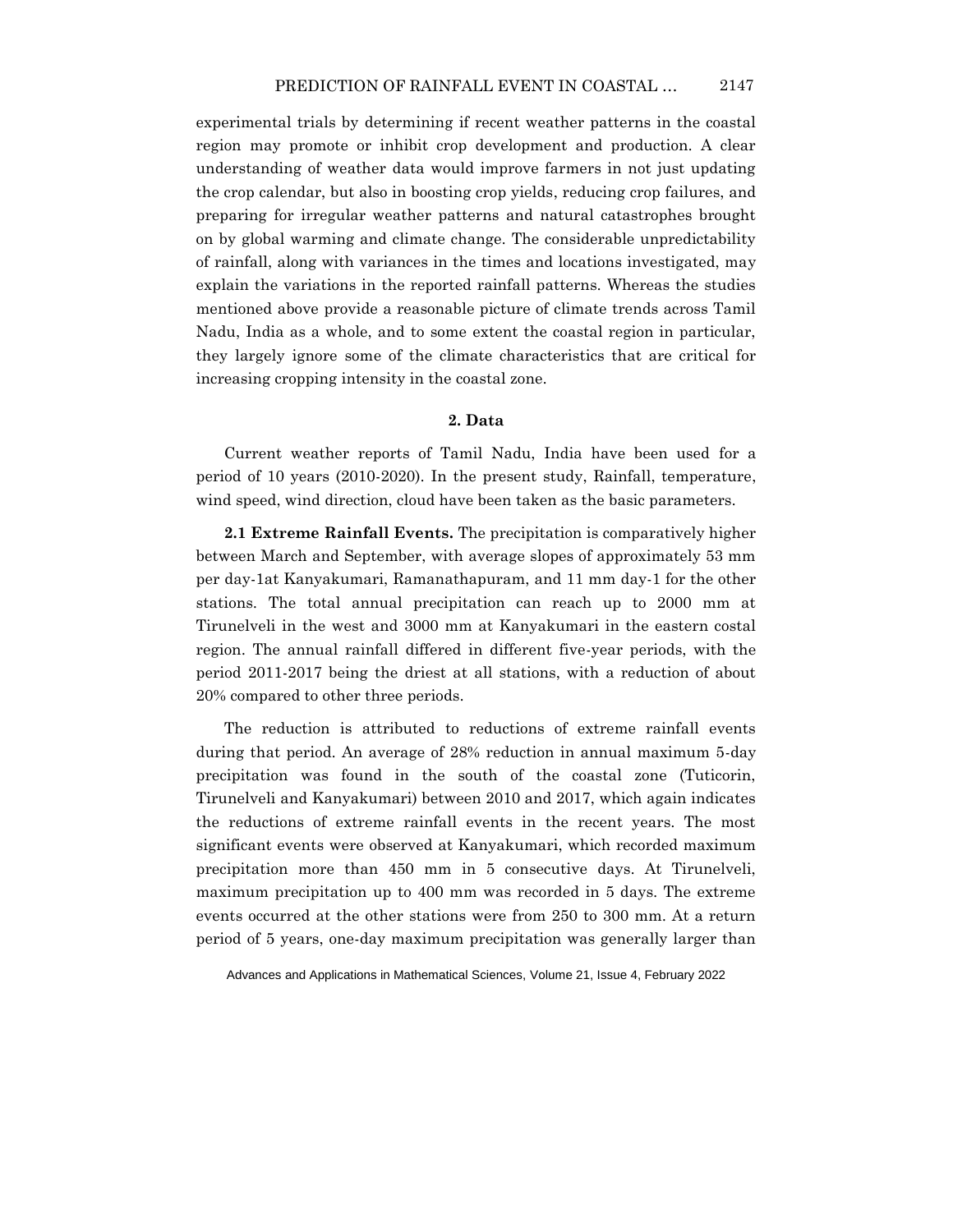150 mm. Extreme one-day precipitation reaches approximately 230 mm day-1 in the west and 350 mm day-1 in the east at a return period of 100 years.



| Place              | Rainfall | Cloud | Temperature | Humidity | Wind  | Wind      |
|--------------------|----------|-------|-------------|----------|-------|-----------|
|                    |          |       |             |          | speed | direction |
| Thanjavur          | 17.4     | 48.6  | 28          | 209      | 14.9  | NΕ        |
| Ramanatha<br>puram | 12.3     | 42.6  | 28          | 199      | 25.2  | <b>SW</b> |
| Thirunveli         | 21.1     | 32.3  | 26          | 189      | 17.3  | NW        |
| Kanyakum<br>arı    | 88.1     | 13.3  | 29          | 200      | 25.8  | <b>SW</b> |
| Tuticorn           | 21.6     | 27.6  | 27          | 207      | 24.4  | W         |

**Table 3.** The average value of the weather parameters.



**2.2 Rainfall Events During The Rabi Season.** Depending on the seasonal distribution, quantity and timing, rainfall either contributes beneficially to agricultural production through reduced demand of irrigation and increased yield, or negatively increasing the risks of crop water logging. Based on the long-term rainfall records, it is evident that some sudden heavy rainfalls have occasionally taken place during the rabi season in the recent years, which might have negative effects on crop production. The 10-day accumulated precipitation was generally less than 50 mm in December, but could reach approximately 100 mm in January and February. Occurrences of sudden heavy rainfall increased in the early January during the decade 2010- 2020, compared to the previous decade. In addition to quantity and timing of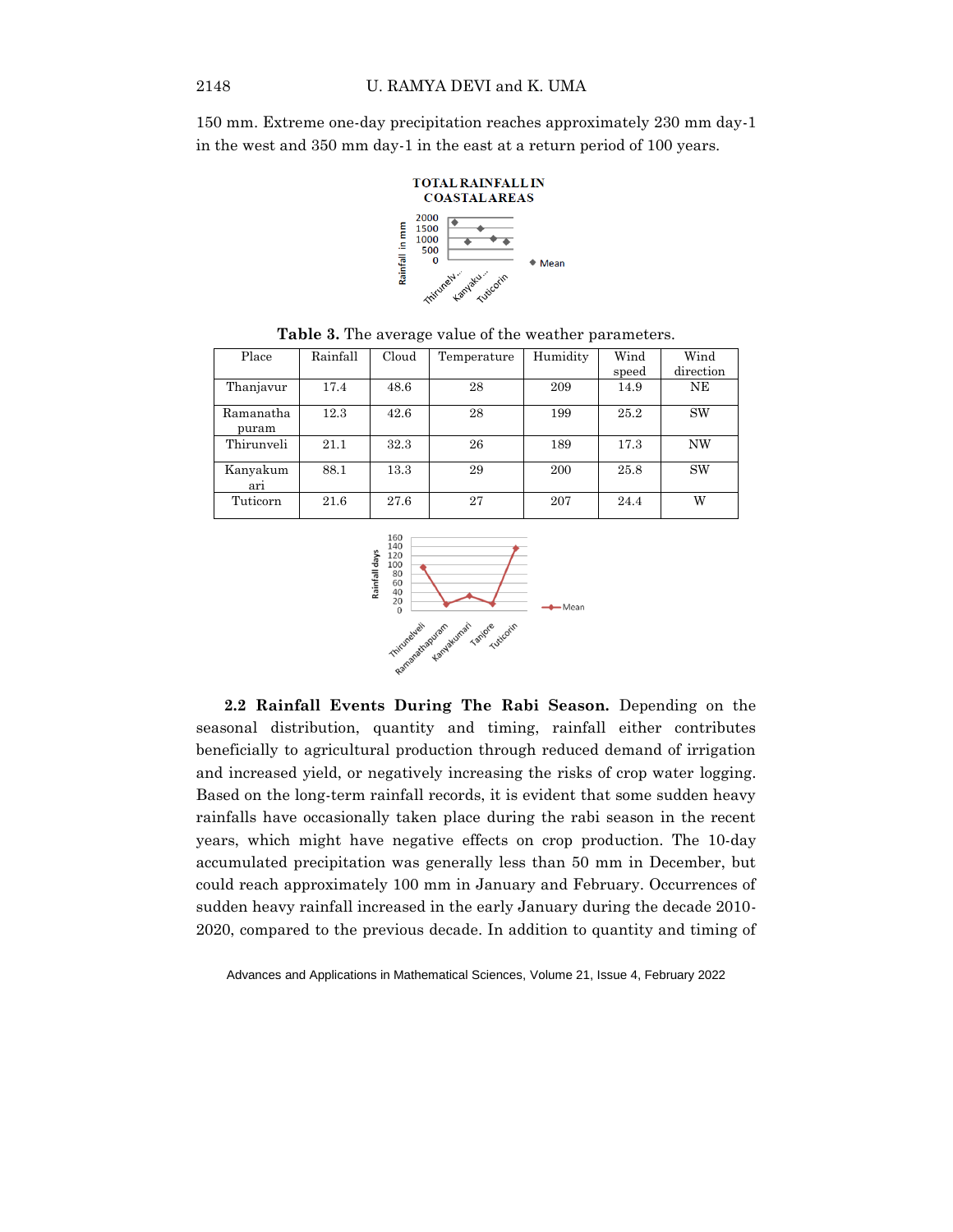sudden rainfalls, it was also found that despite being the driest location, Tirunelveli may receive some of the heaviest sudden rainfall during the rabi season, such as 30 mm in the mid December and early January, 75 mm in the late January, 90 mm in the late February.

## **3. Methodology**

Rainfall Event is generally confined with Flood, Heavy Flow, swathe of paddy field, Sunny (i.e. not rainy). Therefore, surface parameters have been considered in this study. Details of the FES including fuzzy sets, membership functions, fuzzy rule base are as follows:

**3.1 Fukuyama Cluster Validity Indexing.** Cluster Validity Indices Cluster validity indices are mathematical functions which are used to evaluate the quality of clustering of a clustering algorithm. popular validity index was proposed by Fukuyama and Sugeno by exploiting cohesion and separation. Here the first term is a compactness measure and the second term is a degree of separation between each cluster and the mean  $(V)$  of cluster centroids.

The Fukuyama and Sugeno (FS) minimization index is defined as

$$
v_{fs}(u, f, x) = \sum_{i=1}^{C} \sum_{i=1}^{N} u_{ij}^{m} ||x_j - v_i||^2 - \sum_{i=1}^{C} \sum_{i=1}^{N} u_{ij}^{m} ||v_j - \overline{v}||^2
$$

 $u_{ij}^m$  is the membership value of data  $x_k$  of class  $c_i$ 

$$
\overline{v} = \frac{1}{c} \sum_{i=1}^{n} v_i
$$

Where,  $x_j$  is the  $j^{\text{th}}$  data point  $v_i$  are cluster prototype (cluster center)  $c$ are number of cluster  $\bar{v}$  is the grand mean of all data  $x_j$  Min  $\{v_{fs}(u, f, x)\}$  is an optimal cluster numbers.

**3.2 Fuzzy Expert Systems.** Fuzzy Expert Systems (FES) are popular computing frameworks based on the concept of fuzzy set theory. Their success is mainly due to their closeness to human perception and reasoning, as well as their intuitive handling and simplicity, which are important factors for acceptance and usability of the systems Nauck et al. (1999). Fuzzy inference is the process of formulating the mapping from a given input to an output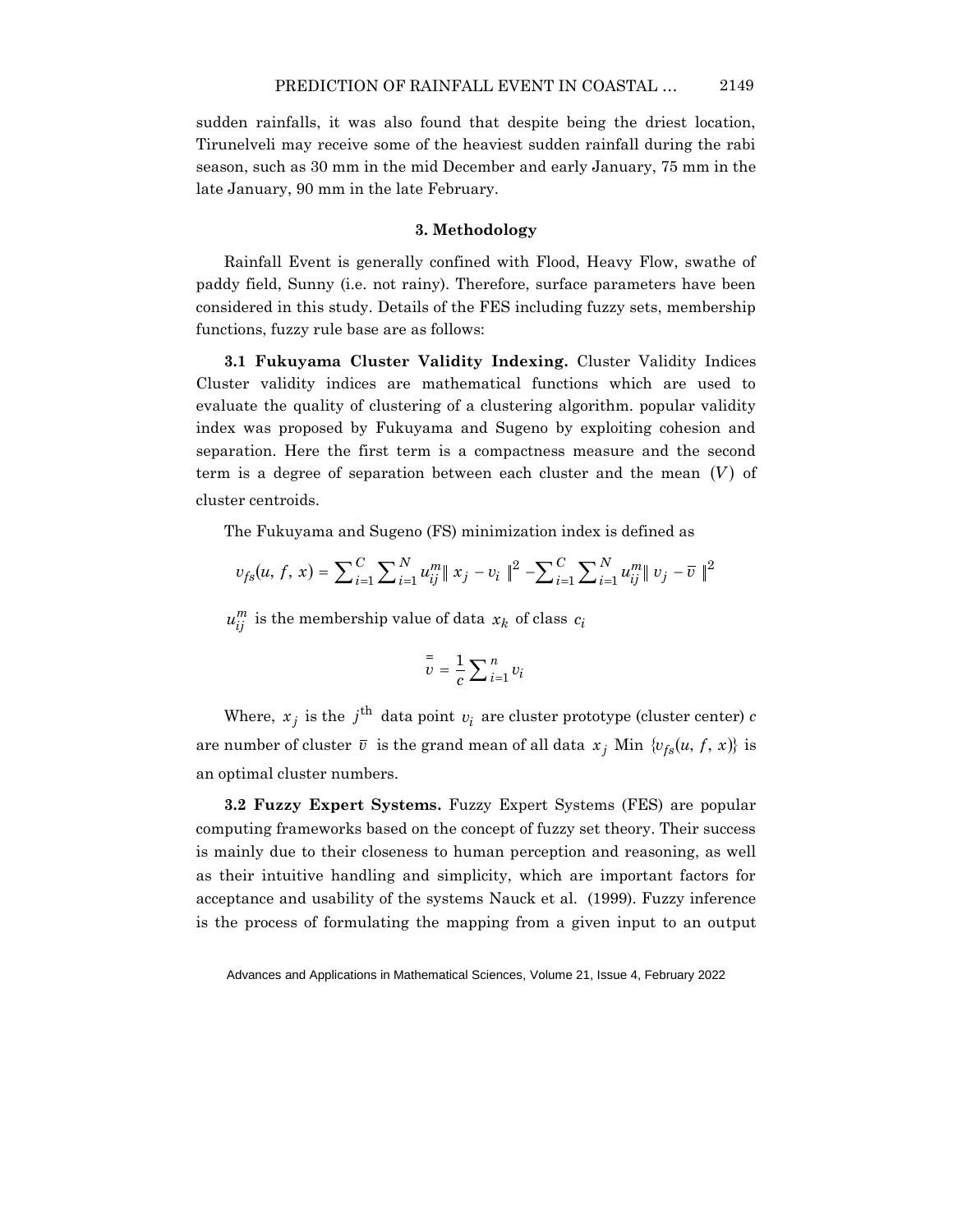using fuzzy logic. The mapping provides a basis from which decisions can be made. The process of fuzzy inference involves formulating Membership Functions, Logical Operations, and IF-THEN rules. Because of its multidisciplinary nature, FIS are associated with a number of names, such as fuzzyrule-based systems, fuzzy expert systems, fuzzy modeling, fuzzy associative memory, fuzzy logic controllers, and fuzzy systems. There are two types of FIS that can be implemented in Fuzzy Logic: Mamdani-type and Sugeno-type. These two types of inference systems vary somewhat in the way outputs are determined, Mamdani et al. (1974) and Takagi-Sugeno (TS), Jang et al. (1997).

Fuzzy rule-based model (i.e. FIS), proposed in this paper is Mamdani-type inference. The major difference between Mamdani and Sugeno is the construction of the rule consequent. In the Mamdani, the consequents are linguistic (fuzzy sets) resulting in a transparent model, whereas the Sugeno employs linear combinations of the inputs allowing for approximation. The Mamdani FIS has many attractive features. First, it is suitable for engineering systems because its inputs and outputs are real valued variables. Second, it provides a natural framework to incorporate fuzzy IF-THEN rules from human experts. Third, there is much freedom in the choices of fuzzifier, fuzzy inference engine, and defuzzifier, so that we may obtain the most suitable fuzzy logic system for a particular problem

**3.2.1 Fuzzy Sets and Membership Functions.** The basic idea of fuzzy sets is easy to grasp. Hence an object with membership degree 1 absolutely belongs to the set and those with 0 membership values again absolutely do not belong to the set but objects with intermediate membership degrees belong to the same set partially. The greater is the membership degree the more the object belongs to the set. The parameters that are depicted, as fuzzy sets in this paper are District (DI), Rainfall (RF), Temperature (TE), Humidity (HU), wind speed (WS), Wind Direction (WD) And Cloud Status (CS). The basic structure of the fuzzy sets, which has been used in this study, is shown in Table 1. In Table 1, RF  $(°C / hour)$  is characterized by three categories, whether the atmosphere Rainfall is Low, Moderate and High. The WD have been classified into NW, W, SW, NE. Similarly, others have been defined. These fuzzy sets have been created from the qualitative study of Rainfall Event and quantitatively defined by membership functions. These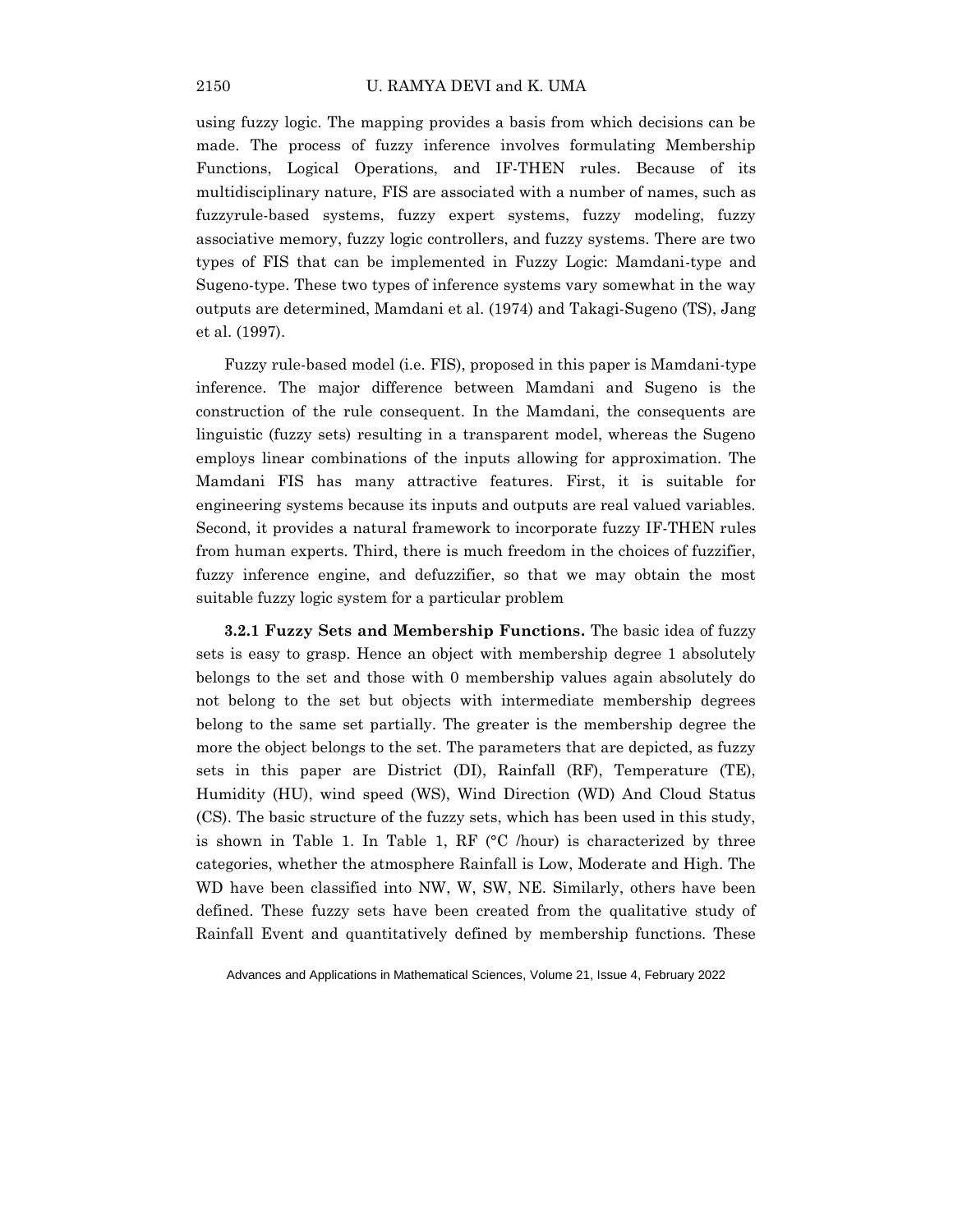functions contain a specified domain of the value of the system input and have been shown in Figure 2 in the form of singleton.

| Param<br>meter | District           | Rainfall<br>(mm) | Temperatu<br>re<br>$({\circ}C)$ | Humidity | Wind<br>Speed<br>(mph) | Wind<br>Direction | Cloud<br>Status<br>(okta) |
|----------------|--------------------|------------------|---------------------------------|----------|------------------------|-------------------|---------------------------|
|                | Tirunelveli        | Low              | Low                             | Low      | Low                    | <b>NW</b>         | Scattere<br>d             |
| $\overline{2}$ | Ramanathapu<br>ram | Moderat<br>e     | Moderate                        | Moderate | Moderat<br>e           | W                 | Partily<br>cloudy         |
| 3              | Thanjavur          | High             | High                            | High     | High                   | <b>SW</b>         | Partly<br>Sunny           |
| $\overline{4}$ | Kanyakumari        |                  |                                 |          |                        | NE                | Overcast<br>Cloud         |
| 5              | Tuticorin          |                  |                                 |          |                        |                   |                           |









Figure 2. The above results (a), (b), (c) and (d) are the simulations of the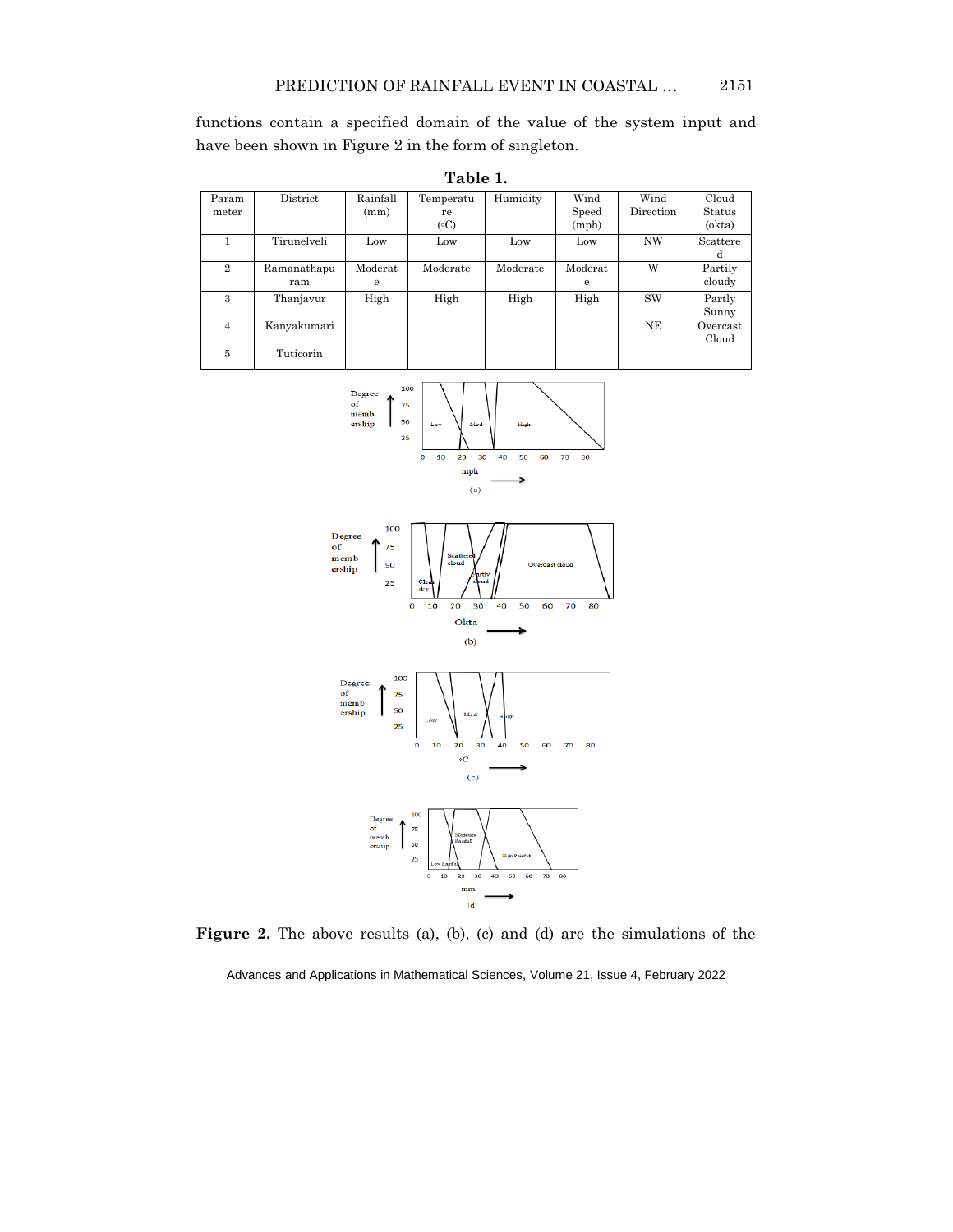membership functions obtained for the parameters wind speed (mph), cloud status (Okta), temperature  $(\circ C)$  and rainfall (mm) respectively.

**3.2.2 Fuzzy Rule Base.** The rule base is a set of rules of the If-Then form. The If portion of a rule refers to the degree of membership in one of the fuzzy sets. The Then portion refers to the consequence, or the associated system output fuzzy set. Let  $a, b, c, d$  and  $e$  be sets of antecedents where  $a, b$ , *c*, *d*, and *e* are different fuzzy sets, whereas *X* be sets of consequences. The rules are applied in this manner: If (ai and bi and ci and di and ei) Then  $(X_j)$ 

(1)

where in equation  $(1)$ ,  $i'$  is the variable, which belongs to that fuzzy set, and  $\ddot{j}$  is the maximum possible consequences in terms of very low, low, medium, high and very high probability of fog. The total number of rules is the product of the number of fuzzy sets in the system. In other words, the number of rules equals all possible permutations of categorized system inputs. From Table 1, Five sets are associated with the DI, three with the RF, three with the TE, three with the HU, three with WS, four with WD and three with the CS. The total number of rules that completely define the set then is  $5 \times 3 \times 3 \times 4 \times 4 = 6480$ . These rules are defined in such a way that if six parameters are RF, TE, WS, WD and CS with high, low, high, low, now and Scattered respectively then there will be a very high probability of Flood formation. In a similar way, other rules have been defined. These rules are shown in tabular form in Table 2. The prediction of Rainfall Event is based on the degree of the membership of the inputs from the evaluation of a set of predefined rules. The strength of a rule is derived from the corresponding degrees of membership of the inputs. Since an input can be a member of multiple fuzzy sets, then another set of rules involving these sets can be applied. The higher degrees of membership result in corresponding rules, which have more strength in the final computational process. In particular, to be able to deploy fuzzy logic in a rule-based system, one needs to be able to handle the operators 'AND' and 'OR' and carry out inferencing on the rules. Therefore, we need to be able to perform the intersection and union of two fuzzy sets. To calculate the intersection of a pair of fuzzy sets there are a family of functions, triangular norms or *T*-norms, that meet certain requirements such as monotonicity, commutativity and associativity and the intersection of a fuzzy set.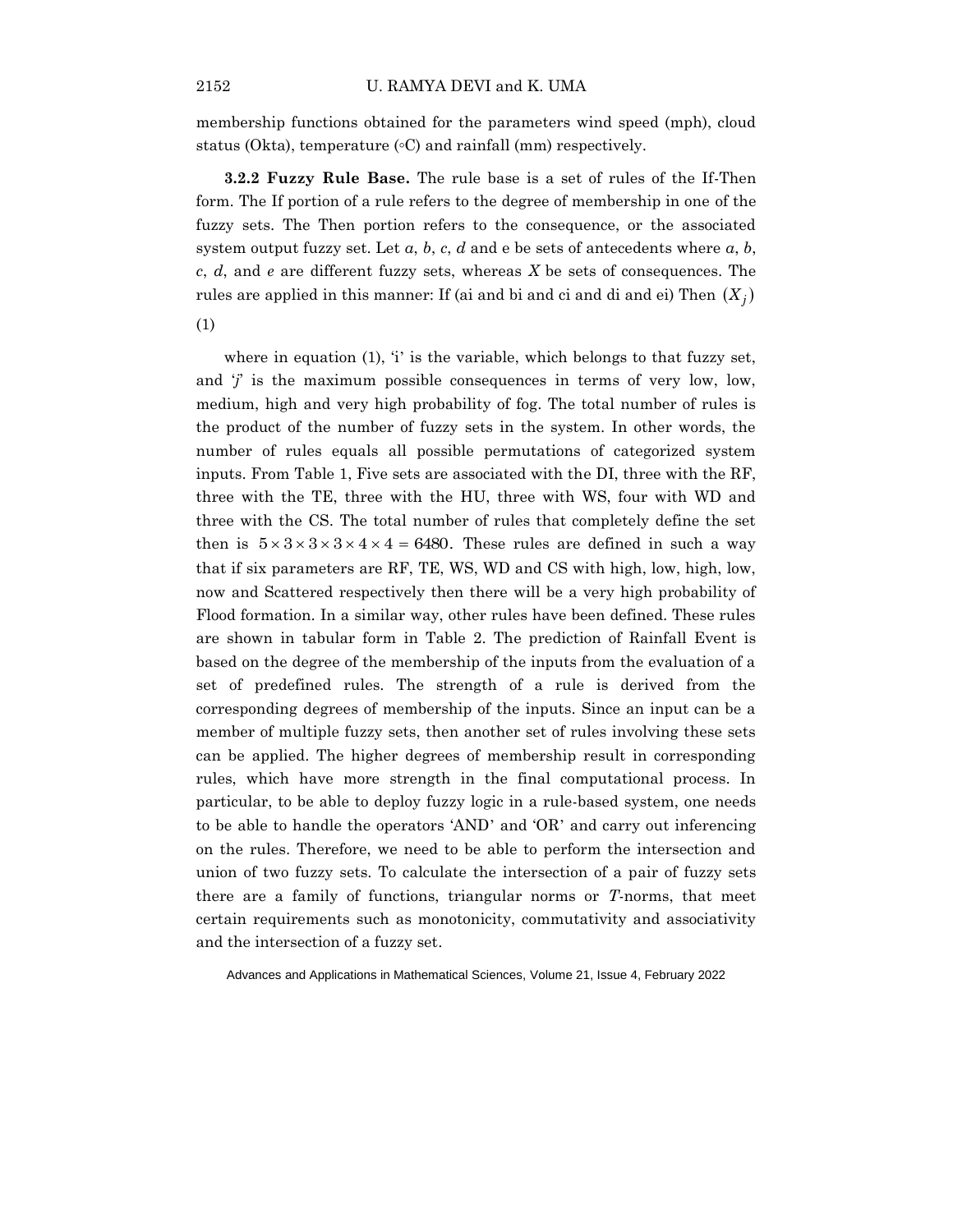| Rule | District     | Rainf | Temperature | Humi | Wind    | Wind      | Cloud     | Rainfall          |
|------|--------------|-------|-------------|------|---------|-----------|-----------|-------------------|
| no.  |              | all   |             | dity | Speed   | Direction | Status    | Event             |
| 75   | Thirunelveli | High  | Low         | High | Low     | <b>NW</b> | Scattered | Flood             |
| 654  | Kanya        | High  | Low         | High | Moderat | W         | Partly    | <b>Heavy Flow</b> |
|      | kumari       |       |             |      | е       |           | Cloud     |                   |
| 1789 | Ramanatha    | High  | Low         | High | Low     | <b>NW</b> | Partly    | Flood             |
|      | puram        |       |             |      |         |           | Sunny     |                   |
| 4009 | Thaniavur    | Low   | Low         | High | Low     | <b>NW</b> | Overcast  | swathe            |
|      |              |       |             |      |         |           | Cloud     | of paddy field    |
| 5087 | Tuticorin    | Mode  | Low         | Mode | Low     | <b>NW</b> | Scattered | Flood             |
|      |              | rate  |             | rate |         |           |           |                   |

**Table 2.**

**3.3 MAMDANI-FIS.** Mamdani introduced the fuzzification/inference/ defuzzification scheme and used an inference strategy that is generally mentioned as the max-min method. This inference type is a way of linking input linguistic variables to output ones in accordance with the generalized modules, using only the MIN and MAX functions (as *T*-norm and *S*-norm (or *T*-conorm) respectively). It allows achieving approximate reasoning (or interpolative inference). The main feature of such a type of FIS is that both the antecedents and the consequents of the rules are expressed as linguistic constraints. A fuzzy set *A* in *X* is defined as a set of ordered pairs.

$$
A = \{(x, \mu_A(x)) \mid x \in X\}
$$
 (1)

where  $\mu_A(x)$  is called the membership function (MF) for the fuzzy set *A*. The MF maps each element of *X* to a membership grade (or membership value) between zero and one.

The intersection of two fuzzy sets *A* and *B* is specified in general by a function.

$$
T: [0, 1]^*[0, 1] \to [0, 1],
$$

which aggregates two membership grades as follows:

$$
\mu A_1 B(x) = T(\mu A(x), \mu B(x)) = \mu A(x) \delta \mu B(x) \tag{2}
$$

where is a binary operator for the function *T*. These classes of fuzzy intersection operators are usually referred to as *T*-norm operators. Like *T* norm intersection, the fuzzy union operator is specified in general by a function

$$
S: [0, 1]^*[0, 1] \to [0, 1],
$$

which aggregates two membership grades in the following fashion: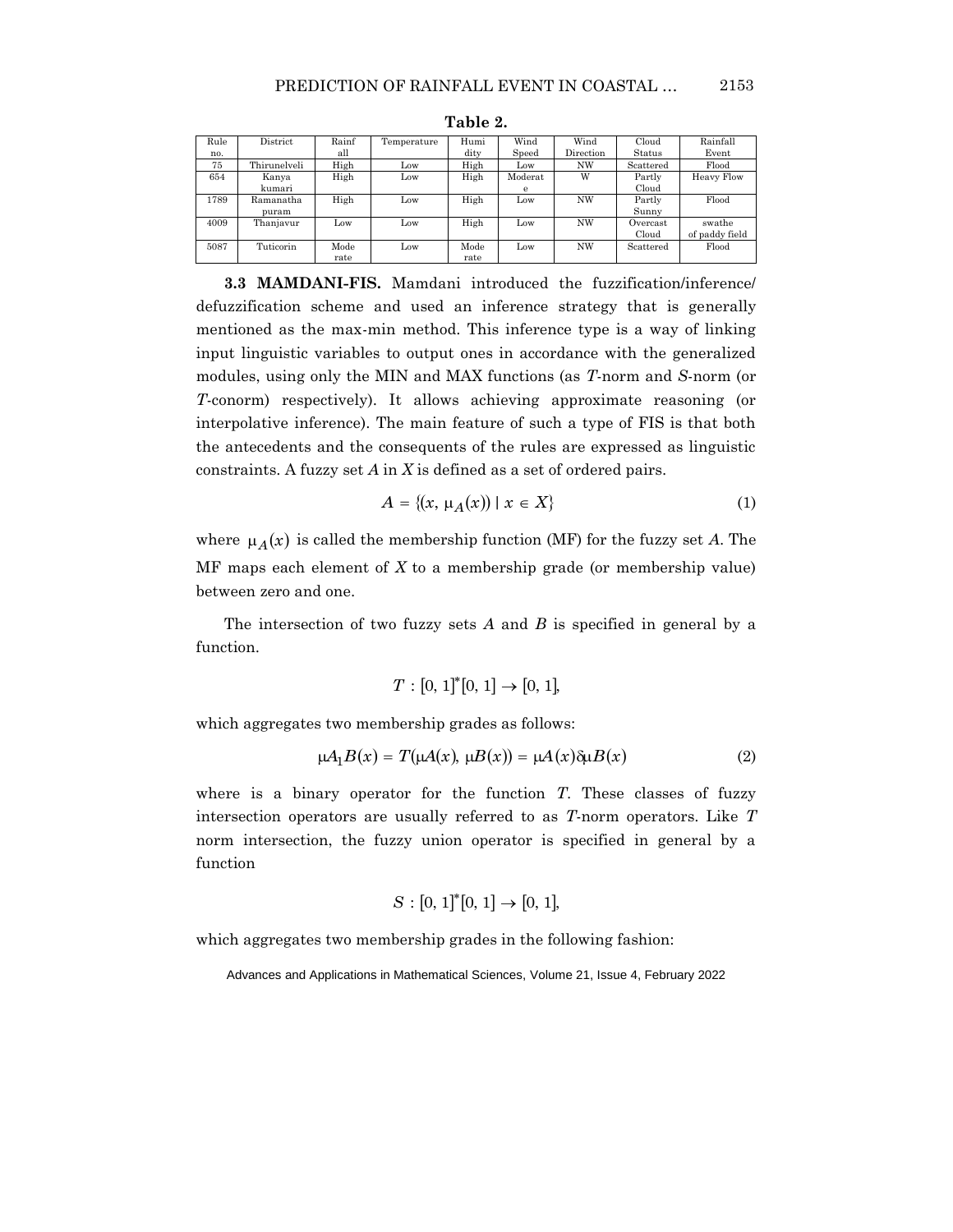U. RAMYA DEVI and K. UMA

$$
\mu_{AUB}(x) = S(\mu_A(x), \mu_B(x)) = \mu_A(x) K \mu_B(x)
$$
\n(3)

where *K* is the binary operator for the function *S*. This class of fuzzy union operators is often referred to as *T*-conorm (or *S*-norm) operators. When a crisp output is required, the resulting fuzzy set has been defuzzified by means of several strategies such as centroid, mean of maximum, linear, bisector of area defuzzifier, among which the yagers defuzzification gave best results and defined as:

## **4. Results and Discussion**

However, the success of this technique mainly depends on the accurate estimates of the input variables and skill in tuning FES. Careful construction of the membership functions as well as the rule base is necessary. Though the technique is developed for probability of occurrence of Rainfall Event, the forecast can be updated during the subsequent observation hours. The iterative process of designing the rule base, choosing a defuzzification algorithm, and testing the system performance was repeated several times with different shapes of fuzzy membership function.

**4.1 Performance of FES for Rainfall Event.** There are several different methods that can be used to forecast. The method a forecaster chooses depends upon the experience of the forecaster, the amount of information available to the forecaster, the level of difficulty that the forecast situation presents, and the degree of accuracy or confidence needed in the forecast. We have tested our FES model with the developed dataset using persistence method of estimating input values. Four categorizations of the predictions derived from the constructed model are used to calculate the accuracy, precision, and recall values. "Events anticipated in exact, "Events anticipated in imprecise, "Events anticipated incorrect," and" Events anticipated correct" are the four categories.

#### **Accuracy can be calculated as,**

 events anticapted in exact 1 events anticapted in exact events anticapted incorrect  $= 89%$ events anticapted in imprecise  $\text{accuracy} = \frac{+ \text{ events anticipated correct}}{\text{[events anticipated in exact +}} =$  $= -\frac{+}{1}$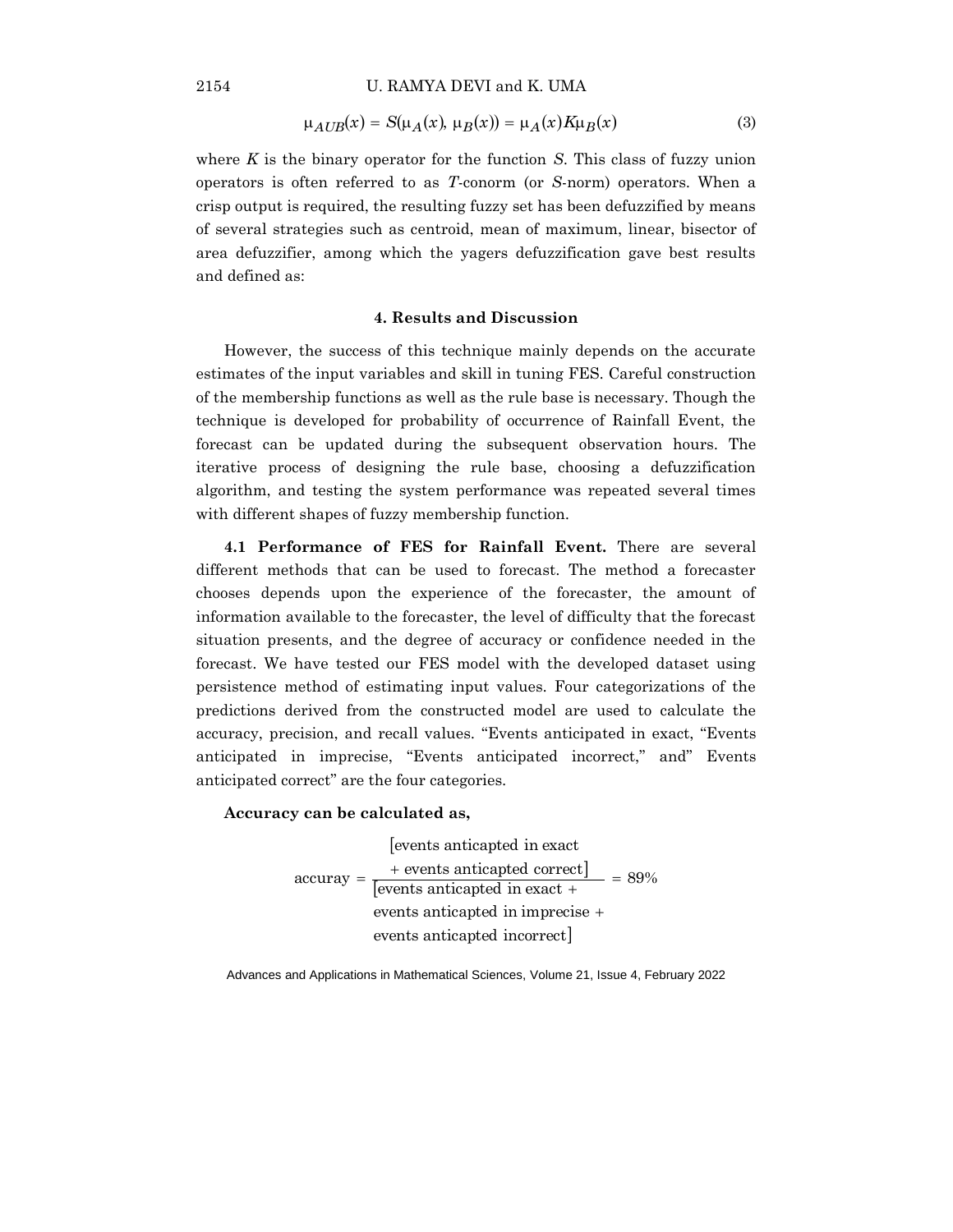**Precision can be calculated as**,

[events anticapted in exact] precision  $=$   $\frac{[events\ anticapted\ in\ exact]}{[events\ anticapted\ in\ imprecise]} = 94\%$ 

**Recall value can be calculated as**,

[events anticapted correct] Reecall Value =  $\frac{[events\ anticapted\ correct]}{[events\ anticapted\ correct]}$  = 83% 1 events anticapted incorrect  $\ddot{}$ 

Thus, the accuracy, precision and the recall value can be calculated as 89%, 94% and 83%. Overall, both annual maximum precipitation and daily temperature generally increased over the years in the coastal zone, associated with longer durations of consecutive wet period. It was found that precipitation exhibits spatial and seasonal variations in the coastal zone.

## **5. Conclusion**

Fuzzy Expert systems can be applied in a vast number of meteorological application areas. An important advantage of the fuzzy expert system is that the knowledge is expressed in the form of easy to-understand linguistic rules. If we have large amount of data, the fuzzy expert system can be taught with other adaptation techniques. Data collecting and acquisition are initial and one of the most critical parts of expert systems computations. Automated data collecting systems must be available rather than using human manual inputs. Local data collection is very important if we want to make very precise forecasting. This paper addresses the issue of fuzzy rule-based modeling from available data. The goal is achieved by modifying the rule antecedents to produce a flexible and interpretable output space. The present study indicates a solution for predicting the probability of the formation of Rainfall Event by formulating the problem within a fuzzy framework. The Temperature and the Humidity spread have been the most important parameters for the Rainfall Event.

#### **References**

[1] C. R. Rao, Weighted distribution arising out of methods of ascertainment: what population does a sample represent, A Celebration of Statistics: The ISI centenary Volume, A. C. Atkinson and S. E. Fienberg (eds.), Springer-Verlag, New York, 1985.